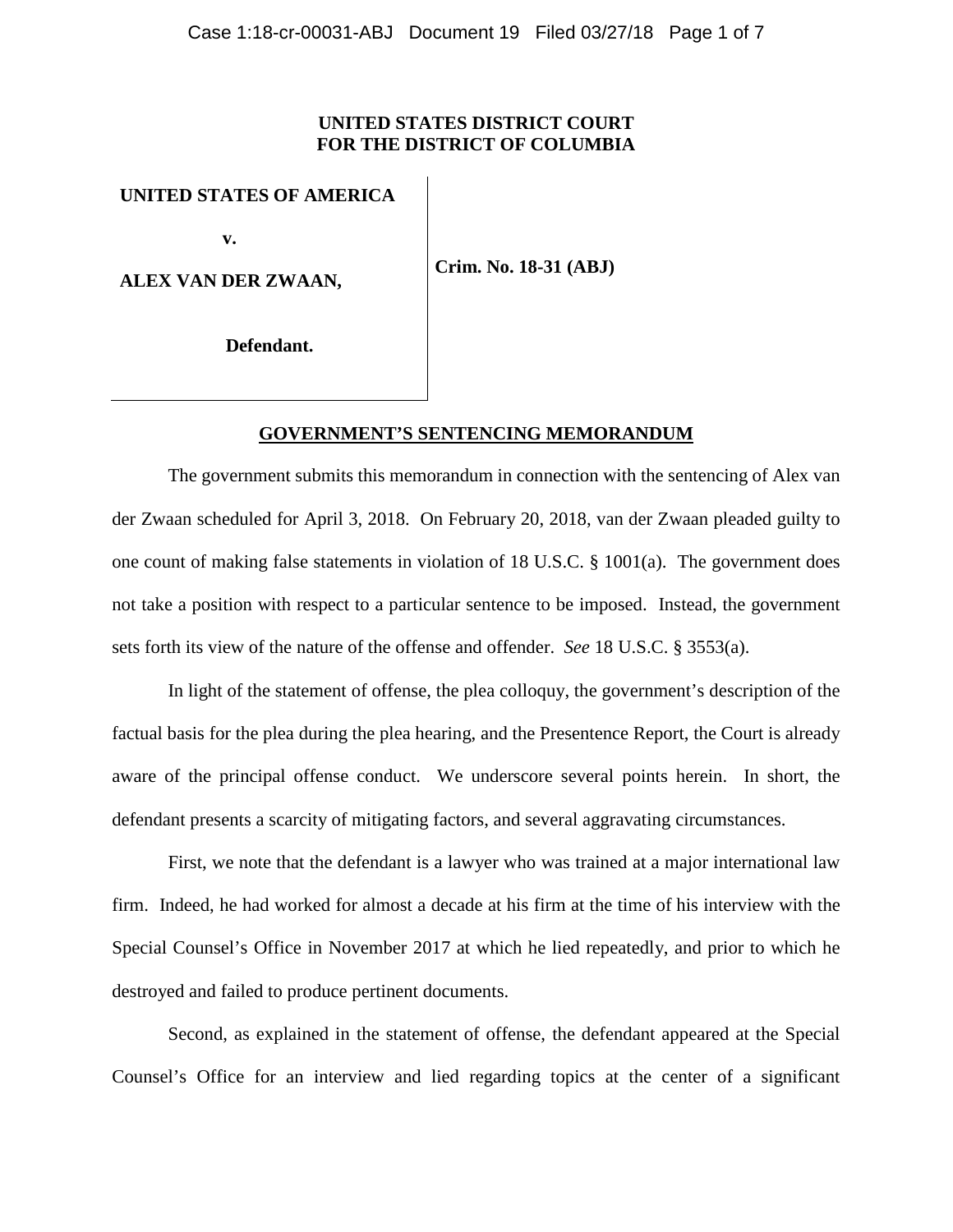## Case 1:18-cr-00031-ABJ Document 19 Filed 03/27/18 Page 2 of 7

investigation into the criminal conduct of Paul J. Manafort, Jr., and Richard W. Gates III. Both had been indicted just days earlier. The charges include Manafort and Gates' unregistered work on behalf of Ukraine and specifically referenced their work in commissioning and disseminating a report concerning the trial of the former Prime Minister Yulia Tymoshenko. *See* Indictment as to Paul J. Manafort, Jr., and Richard W. Gates III at ¶¶ 1–3, 9–11, 18–24, 26, *United States v. Manafort et al.*, No. 17 Cr. 201 ABJ (D.D.C. Oct. 30, 2017). The defendant worked on this report. From that work, Manafort profited substantially, laundered those profits, and hid both those profits and the conduct from United States authorities, including the Treasury Department and the Department of Justice. Manafort created a web of entities and corresponding bank accounts in the United States and abroad to hide and facilitate the movement of funds. *Id*. at ¶¶ 12, 14–17, 27– 32. As discussed below, among the topics about which the defendant lied were his communications with Gates, his communications with a Ukrainian business associate of Manafort and Gates (Person A), and his failure to produce an email between himself and the Ukrainian business associate—all important matters in the investigation.

Third, at the time of the interview as well as at the time of his destruction of pertinent documents, van der Zwaan was represented by experienced legal counsel. The defendant was expressly warned by the government that it is a crime to lie to the Special Counsel's Office, that lying could constitute a federal crime, and that such conduct would carry with it the possibility of going to jail if he were convicted. van der Zwaan stated that he understood. He thereafter deliberately and repeatedly lied.

Instead of truthfully answering questions about his contacts with Gates and Person A, van der Zwaan lied. He denied having substantive conversations with Gates and Person A in 2016. When confronted with an email dated September 12, 2016, sent by Person A to van der Zwaan,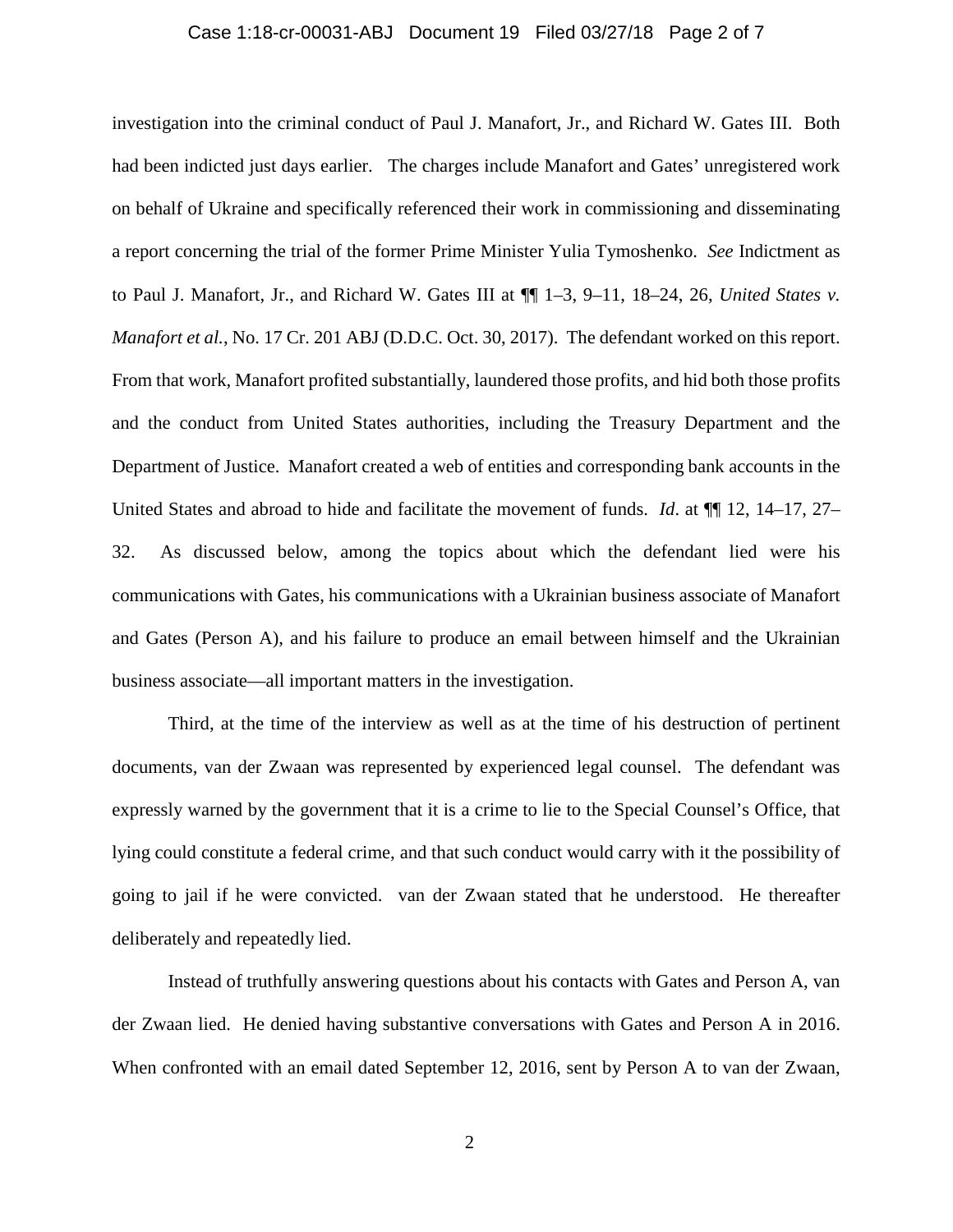### Case 1:18-cr-00031-ABJ Document 19 Filed 03/27/18 Page 3 of 7

the defendant again lied. The email was sent to the defendant's email address at his law firm, though the Special Counsel's Office had obtained the email from another source. The email said, in Russian, that Person A "would like to exchange a few words via WhatsApp or Telegram." van der Zwaan lied and said he had no idea why that email had not been produced to the government, and further lied when he stated that he had not communicated with Person A in response to the email.

As the defendant was aware, he had withheld and otherwise destroyed documents requested by the Special Counsel's Office through his counsel relating to his work with Manafort, Gates, and Person A. The email with Person A was one such document that the defendant had not produced to his counsel and that the government had obtained through other means. (His counsel had instructed him to collect all such documents.) Further, van der Zwaan in fact had a series of calls with Gates and Person A—as well as the lead partner on the matter—in September and October 2016. The conversations concerned potential criminal charges in Ukraine about the Tymoshenko report and how the firm was compensated for its work. The calls were memorable: van der Zwaan had taken the precaution of recording the conversations with Gates, Person A, and the senior partner who worked on the report. In van der Zwaan's recorded conversation with Person A, in Russian, Person A suggested that "there were additional payments," that "[t]he official contract was only a part of the iceberg," and that the story may become a blow for "you and me personally."[1](#page-2-0)

<span id="page-2-0"></span><sup>&</sup>lt;sup>1</sup> As referenced in the indictment, the law firm had been paid over \$5 million for its work, largely through third-party payments by a Ukrainian oligarch, funneled through a Manafort and Gates Cypriot account. The Ukraine potential criminal matter concerned the allegation that in 2012-13 the then-government of Ukraine had disclosed that the firm was being paid only about \$12,000 (an amount above which Ukraine law would have required a different procurement process).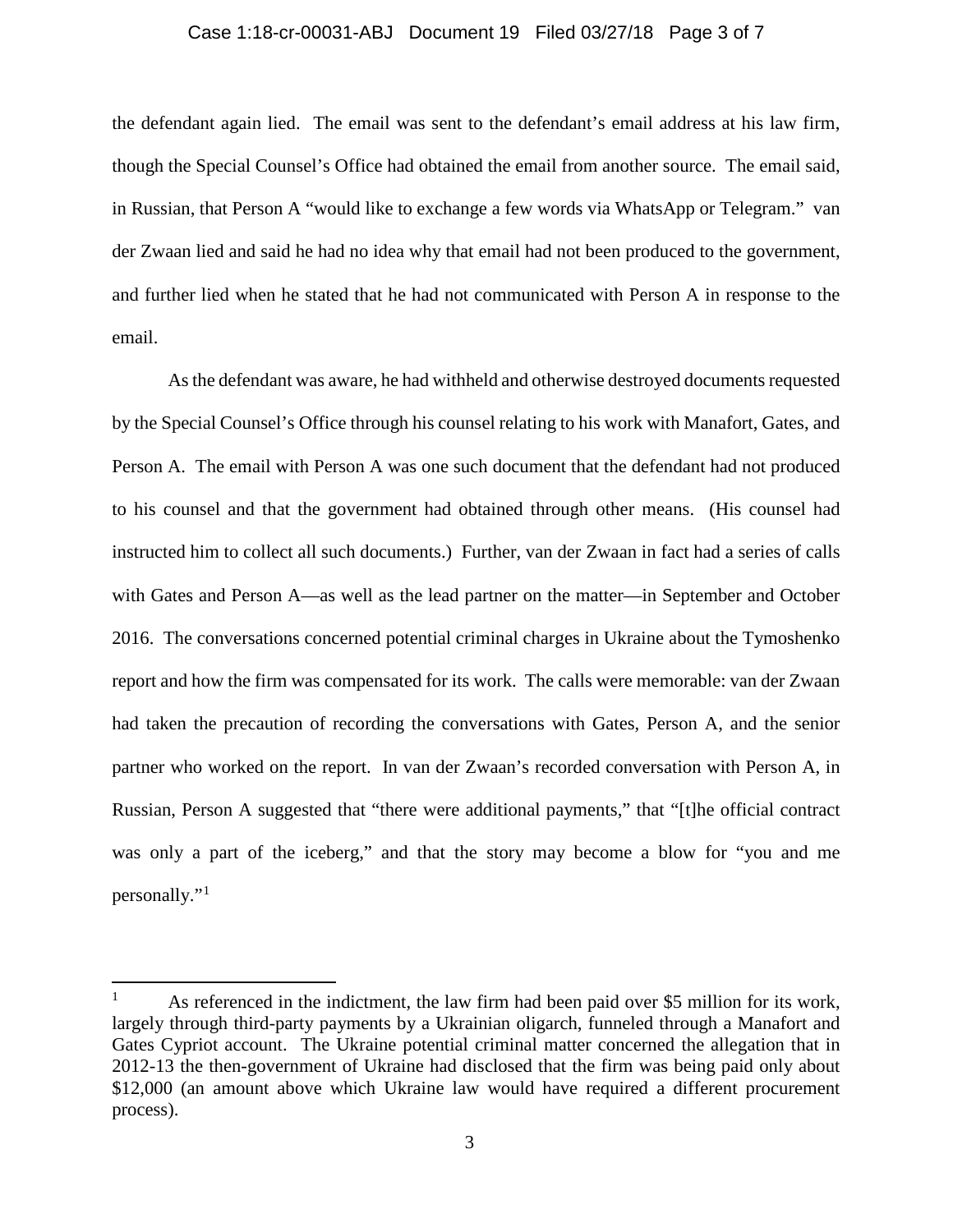### Case 1:18-cr-00031-ABJ Document 19 Filed 03/27/18 Page 4 of 7

Fourth, the lies and withholding of documents were material to the Special Counsel's Office's investigation. That Gates and Person A were directly communicating in September and October 2016 was pertinent to the investigation. Federal Bureau of Investigation Special Agents assisting the Special Counsel's Office assess that Person A has ties to a Russian intelligence service and had such ties in 2016. During his first interview with the Special Counsel's Office, van der Zwaan admitted that he knew of that connection, stating that Gates told him Person A was a former Russian Intelligence Officer with the GRU.[2](#page-3-0)

Fifth, the above-described deceptive behavior was consistent with van der Zwaan's conduct working on the Tymoshenko report. The report had been touted to the outside world—as van der Zwaan knew—as an independent evaluation of the trial commissioned by the Government of Ukraine. *See, e.g*., Statement of the Ministry of Justice of Ukraine, *Leading International Law Firm . . . did not Find Evidence of Political Motivation in Judgement of Tymoshenko*, PR Newswire, Dec. 13, 2012 ("The Ministry of Justice has received the independent report of the law firm. . . . In accordance with the signed agreement, [the law firm] has delivered an independent report . . . ."). Further, as van der Zwaan also knew, the law firm had decided not to retain the public relations firm to do the public roll out of the report, precisely because the law firm did not want to be perceived as "whitewashing" or as doing public relations work on behalf of Ukraine.

Yet, although he had been instructed not to share advance copies of the report with the public relations firm retained by the Government of Ukraine, van der Zwaan had, in the words of one witness, "gone native"—that is, he had grown too close to Manafort, Gates, and Person A.

<span id="page-3-0"></span><sup>&</sup>lt;sup>2</sup> Person A worked with Manafort and Gates in connection with their Ukraine lobbying work. Person A is a foreign national and was a close business colleague of Manafort and Gates. He worked in Ukraine at Manafort's company Davis Manafort International, LLC (DMI). Up until mid-August 2016, Person A lived in Kiev and Moscow.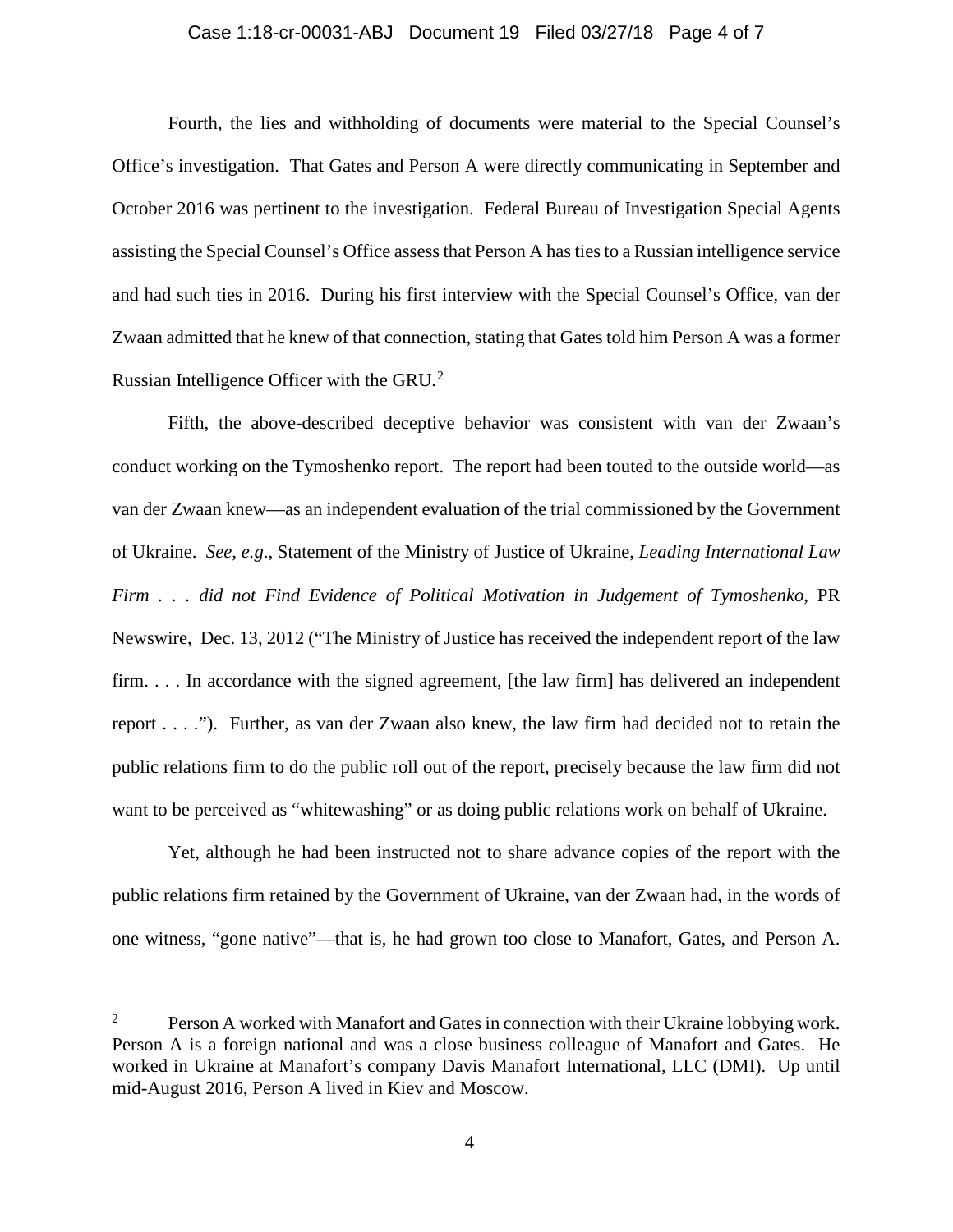## Case 1:18-cr-00031-ABJ Document 19 Filed 03/27/18 Page 5 of 7

For instance, far from maintaining a role of independence, he leaked an advance copy of the report to the public relations firm retained to "spin" the report, despite his knowing that this was against the express wishes of the firm. When it was discovered that the press relations firm had an advance copy, van der Zwaan lied to the senior partner on the matter and said he had no idea how the firm obtained the draft. In addition, far from distancing himself from spinning the report, van der Zwaan orally gave Gates talking points as to how to present the report in an advantageous light to Ukraine.

Sixth, van der Zwaan is a person of ample financial means—both personally and through his father-in-law, a prominent Russian oligarch, who has paid substantial sums to the defendant and his wife. He can pay any fine imposed. *See generally* Complaint, *Mikhail Fridman, Petr Aven & German Khan v. Bean LLC et al*., No. 1:17-cv-02041 (D.D.C. Oct. 3, 2017). van der Zwaan, in short, is a person to whom every advantage in life has been given, and from whom the government and the professional bar rightly expected candor and uprightness.

To be sure, after van der Zwaan's lies and withholding of documents were revealed, van der Zwaan produced to his law firm the above-mentioned recordings made on the law firm's recording equipment. That he did so—and did not further obstruct justice, or further disobey the instructions of his then-employer—is not, however, a mitigating factor. He does not deserve credit for adhering to the law.

Further, although van der Zwaan has now been terminated from his law firm, that termination is not a circumstance that should mitigate his sentence. van der Zwaan can hardly have expected to remain at his law firm in light of his unprofessional conduct during 2012 on the report, his withholding and destroying documents in response to his firm's requests, and his lying to the Special Counsel's Office in 2017. And while there might eventually be additional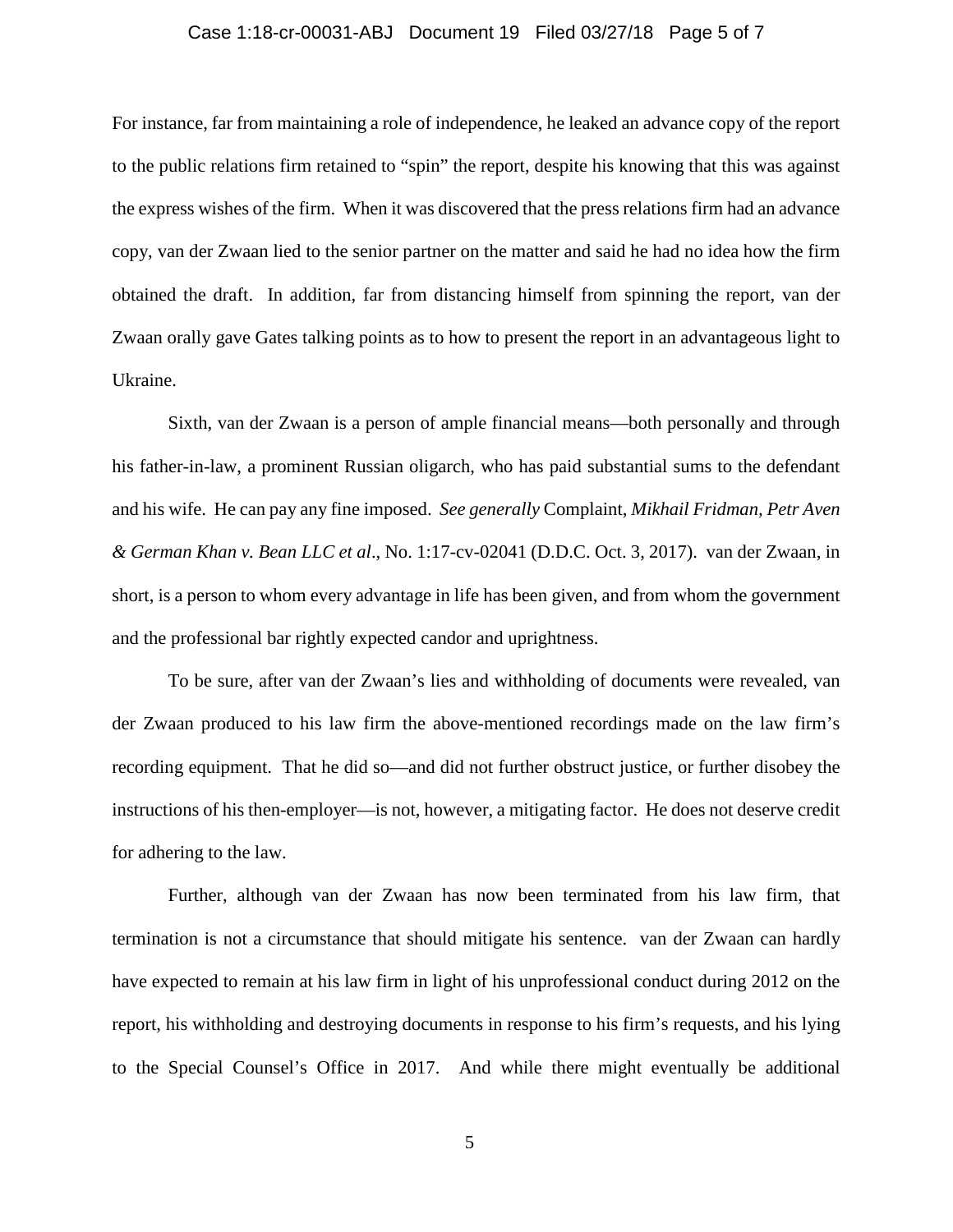## Case 1:18-cr-00031-ABJ Document 19 Filed 03/27/18 Page 6 of 7

professional consequences that befall a foreign lawyer who commits a United States felony, those consequences do not themselves obviate the need for his current sentence to reflect the seriousness of his crime, to promote respect for the law, or to provide adequate specific and general deterrence.

To the extent the Court seeks to take into account the circumstances of van der Zwaan's wife's pregnancy, consideration of that circumstance would not preclude a term of incarceration. As the Advisory Sentencing Guidelines make clear, family responsibilities are "not ordinarily relevant in determining whether a departure may be warranted." *See* U.S.S.G. § 5H1.6; see also *United States v. Dyce*, 91 F. 3d 1462, 1466 (D.C. Cir. 1996) (holding that a departure on the basis of family ties or responsibilities is appropriate only if the case "significantly differs" from the norm); see also *id.* (noting that "Congress has directed the Sentencing Commission to 'assure that the guidelines and policy statements . . . reflect the general inappropriateness of considering the . . . family ties and responsibilities . . . of the defendant'") (quoting 28 U.S.C. § 994(e)). In any event, a sentence that ensured van der Zwaan's return to the United Kingdom for the birth of his